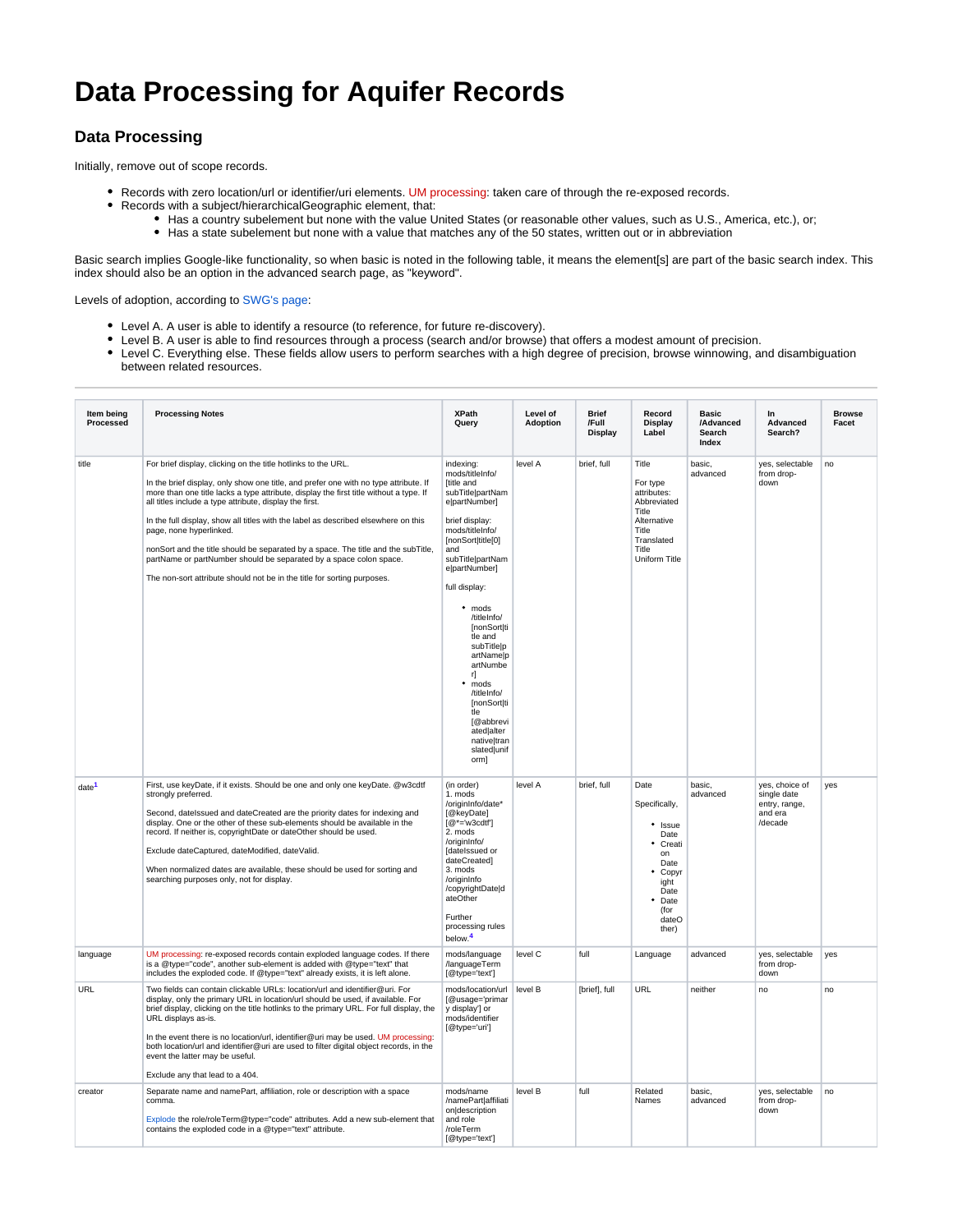| subject <sup>2</sup><br>physical | Record display and browse facets are driven by the subject indexes. They<br>should be generated from all subelements of subject, regardless of whether<br>they appeared within a single subject container. Therefore, split pre-coordinated<br>headings (e.g., United States - Social conditions - 1980- - Juvenile literature -<br>Bibliography) into their component parts for indexing and browse display, but<br>not for record display.<br>As noted, geographicCode should be exploded, as language codes are at UM<br>and as roleTerm is recommended to be done.<br>Indexes should:<br>• Combine geographic, hierarchicalGeographic, geographicCode<br>(exploded) into one "geographic" index<br>• Combine topic, occupation, titleInfo into one "topic" index<br>• No index for cartographic<br>• All other subject subelements (temporal, name, genre) should be their<br>own indexes<br>• Genre facet should include data from both mods/genre and mods<br>/subject/genre<br>Sub-elements should be separated by a space semicolon space. | mods/subject<br>/geographic/hiera<br>rchicalGeographi<br>c geographicCod<br>$\mathbf{e}$<br>mods/subject<br>/topic/occupation/<br>titleInfo<br>mods/subject/<br>[temporal or<br>name or //genre]<br>mods | level B<br>level C | full<br>full | Subject<br>Physical               | basic,<br>advanced<br>basic                                   | yes, limiter by<br>subject index<br>type<br>no | yes<br>Specifically,<br>• Subje<br>ct:<br>Geogr<br>aphic<br>Subje<br>ct:<br>Topic<br>al<br>Subje<br>ct:<br>Temp<br>oral<br>Subje<br>ct:<br>Genre<br>Subje<br>ct:<br>Relate<br>d<br>Name<br>s<br>no |
|----------------------------------|----------------------------------------------------------------------------------------------------------------------------------------------------------------------------------------------------------------------------------------------------------------------------------------------------------------------------------------------------------------------------------------------------------------------------------------------------------------------------------------------------------------------------------------------------------------------------------------------------------------------------------------------------------------------------------------------------------------------------------------------------------------------------------------------------------------------------------------------------------------------------------------------------------------------------------------------------------------------------------------------------------------------------------------------------|----------------------------------------------------------------------------------------------------------------------------------------------------------------------------------------------------------|--------------------|--------------|-----------------------------------|---------------------------------------------------------------|------------------------------------------------|----------------------------------------------------------------------------------------------------------------------------------------------------------------------------------------------------|
| description                      | Ignore element and note sub-element attributes.                                                                                                                                                                                                                                                                                                                                                                                                                                                                                                                                                                                                                                                                                                                                                                                                                                                                                                                                                                                                    | /physicalDescript<br>$ion/*$                                                                                                                                                                             |                    |              | Description                       |                                                               |                                                |                                                                                                                                                                                                    |
| publisher and<br>place           | placeTerm@code should be exploded as described above for subject<br>/geographicCode, roleTerm and language.<br>placeTerm and publisher should be separated by a space semicolon space.                                                                                                                                                                                                                                                                                                                                                                                                                                                                                                                                                                                                                                                                                                                                                                                                                                                             | mods/originInfo<br>/place/placeTerm<br>[@type='text']<br>and publisher                                                                                                                                   | level B            | full         | Publisher                         | basic<br>(publisher),<br>advanced<br>(publisher and<br>place) | yes, selectable<br>from drop-<br>down          | no                                                                                                                                                                                                 |
| origin aspects                   | Sub-elements should be separated by a space semicolon space.                                                                                                                                                                                                                                                                                                                                                                                                                                                                                                                                                                                                                                                                                                                                                                                                                                                                                                                                                                                       | mods/originInfo<br>/edition issuance <br>frequency and<br>mods/part/*                                                                                                                                    | level C            | full         | Publication<br>Specifics          | basic,<br>advanced                                            | no                                             | no                                                                                                                                                                                                 |
| resource type                    | Ignore attributes.                                                                                                                                                                                                                                                                                                                                                                                                                                                                                                                                                                                                                                                                                                                                                                                                                                                                                                                                                                                                                                 | mods<br>/typeOfResource                                                                                                                                                                                  | level B            | full         | Resource<br>Type                  | basic,<br>advanced                                            | yes, limiter by<br>value                       | no                                                                                                                                                                                                 |
| genre                            | Ignore attributes.                                                                                                                                                                                                                                                                                                                                                                                                                                                                                                                                                                                                                                                                                                                                                                                                                                                                                                                                                                                                                                 | mods/genre                                                                                                                                                                                               | level B            | full         | Genre                             | basic,<br>advanced                                            | yes, selectable<br>from drop-<br>down          | yes                                                                                                                                                                                                |
| location                         | Separate multiple instances of physicalLocation by a comma space.                                                                                                                                                                                                                                                                                                                                                                                                                                                                                                                                                                                                                                                                                                                                                                                                                                                                                                                                                                                  | mods/location<br>/physicalLocation                                                                                                                                                                       | level C            | full         | Physical<br>Location              | advanced                                                      | no                                             | no                                                                                                                                                                                                 |
| identifiers                      | If @type="uri" is used for URL, exclude it here.<br>Separate multiple instances of identifier by a comma space.                                                                                                                                                                                                                                                                                                                                                                                                                                                                                                                                                                                                                                                                                                                                                                                                                                                                                                                                    | mods/identifier                                                                                                                                                                                          | level C            | full         | Identifier                        | neither                                                       | no                                             | no                                                                                                                                                                                                 |
| classification                   | Ignore attributes, for now.<br>Separate multiple instances of classification by a comma space.                                                                                                                                                                                                                                                                                                                                                                                                                                                                                                                                                                                                                                                                                                                                                                                                                                                                                                                                                     | mods<br>/classification                                                                                                                                                                                  | level C            | full         | Classification                    | neither                                                       | no                                             | no                                                                                                                                                                                                 |
| table of<br>contents             | Ignore attributes.                                                                                                                                                                                                                                                                                                                                                                                                                                                                                                                                                                                                                                                                                                                                                                                                                                                                                                                                                                                                                                 | mods<br>/tableOfContents                                                                                                                                                                                 | level C            | full         | Table of<br>Contents              | basic                                                         | no                                             | no                                                                                                                                                                                                 |
| abstract                         | Ignore attributes.                                                                                                                                                                                                                                                                                                                                                                                                                                                                                                                                                                                                                                                                                                                                                                                                                                                                                                                                                                                                                                 | mods/abstract                                                                                                                                                                                            | level C            | full         | Abstract                          | basic,<br>advanced                                            | yes, selectable<br>from drop-<br>down          | no                                                                                                                                                                                                 |
| note                             | Ignore attributes.<br>Separate multiple instances of note by a comma space.                                                                                                                                                                                                                                                                                                                                                                                                                                                                                                                                                                                                                                                                                                                                                                                                                                                                                                                                                                        | mods/note                                                                                                                                                                                                | level C            | full         | Note                              | basic                                                         | no                                             | no                                                                                                                                                                                                 |
| audience                         | Ignore attributes.                                                                                                                                                                                                                                                                                                                                                                                                                                                                                                                                                                                                                                                                                                                                                                                                                                                                                                                                                                                                                                 | mods<br>/targetAudience                                                                                                                                                                                  | level B            | full         | Audience                          | basic,<br>advanced                                            | no                                             | yes                                                                                                                                                                                                |
| rights                           | Ignore attributes.                                                                                                                                                                                                                                                                                                                                                                                                                                                                                                                                                                                                                                                                                                                                                                                                                                                                                                                                                                                                                                 | mods<br>/accessCondition                                                                                                                                                                                 | level B            | full         | Terms and<br>Conditions<br>of Use | neither                                                       | yes, limiter by<br>value                       | no                                                                                                                                                                                                 |
| related item                     | Exclude the "difaqcoll" attribute here, because used for collection.<br>Separate multiple instances of relatedItem by a semicolon space. If possible,<br>use the processing logic enumerated above to handle subelements of<br>relatedItem.                                                                                                                                                                                                                                                                                                                                                                                                                                                                                                                                                                                                                                                                                                                                                                                                        | mods/relatedItem   level C                                                                                                                                                                               |                    | full         | Related Item                      | basic                                                         | no                                             | no                                                                                                                                                                                                 |
| preview                          | UM processing: re-exposed records contain a thumbnail image in the<br>@access="preview" attribute. If the re-exposed records do not contain a<br>preview image, the Thumbgrabber can be used to gather them.                                                                                                                                                                                                                                                                                                                                                                                                                                                                                                                                                                                                                                                                                                                                                                                                                                       | mods/location/url<br>[@access='previ<br>ew']                                                                                                                                                             | level A            | brief, full  | n/a                               | n/a                                                           | n/a                                            | n/a                                                                                                                                                                                                |
| collection                       | UM processing: re-exposed records contain the "dlfaqcoll" attribute that<br>concatenates repository name and OAI setName into a readable collection<br>phrase.                                                                                                                                                                                                                                                                                                                                                                                                                                                                                                                                                                                                                                                                                                                                                                                                                                                                                     | mods/relatedItem<br>/titleInfo<br>[@authority='dlfa<br>qcoll']/title                                                                                                                                     | level A            | brief, full  | Collection                        | basic,<br>advanced                                            | yes, limiter by<br>collection                  | yes                                                                                                                                                                                                |

**1** We would recommend including the following in this methodology:

- Some set-level analysis to determine which date to use (only feasible for relatively small harvesters)
- If more than one date appears, throw out any dates after about 1996 or so as they're likely digitization dates
- Use the one that's machine readable if some are not

<sup>2</sup> Investigate supplementing the time browse facet that contains mods/subject/temporal with data from date elements. Also, investigate using @authority to determine if certain controlled vocabularies (e.g., LCSH) can help us create more consistent subject indexes. If clustering is a possibility, this will also aid this effort.

**3** Look into whether classification can supplement genre or subject. For instance, [High Level Browse](http://www.lib.umich.edu/browse/categories/) at UM can be used to map classification numbers to a set of topics.

**4** Date processing rules per the MWG and the SWG:

for both indexing and sorting: